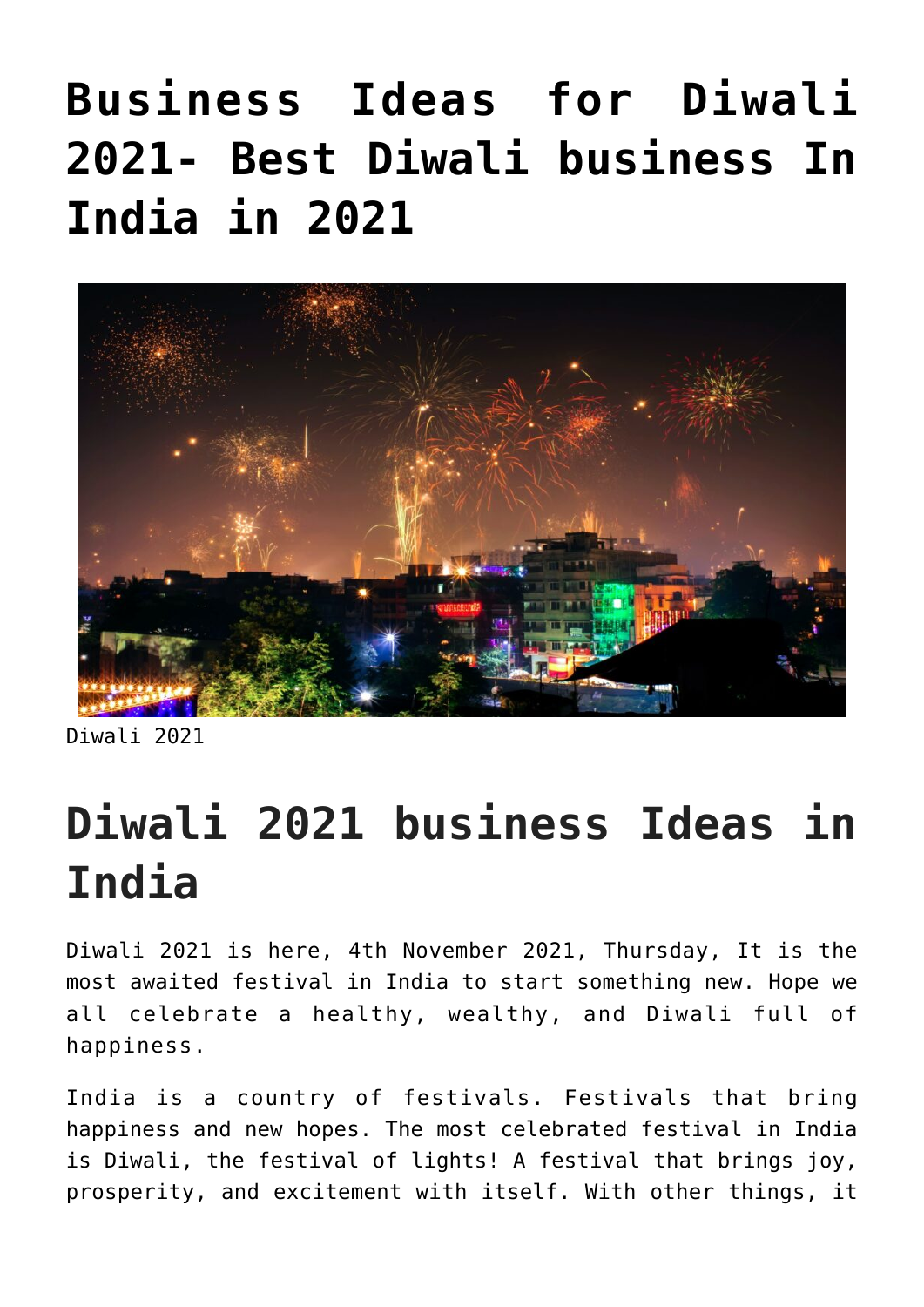brings opportunities for people, for markets, and for businessmen.

In India during the time of Diwali, people set up different types of business to earn some good bread. The markets are not only filled with an enormous amount of customers but also with so many things to offer and services to provide. It's the businesses that bring the charm to market with crackers, flowers, sweets, and lights.

There are many Diwali business ideas one can think of starting. Let's read how one can start a business during the Diwali 2021 festival and of what. We have a list of profitable business ideas which will boom during the time of Diwali. Let's briefly discuss those ideas and information related to them.

## **Sweets And Snacks Business Ideas for Diwali 2021**

Indians are the real foodies, without sweets and snacks, no festival is complete. Whether it's a small occasion or a big one, sweets are a mandatory part of it. If it's in such a big demand, then why not make a business out of it. You can also get your [business online and promote](https://inbusinessideas.com/business-with-zomato-and-swiggy/) it the whole year and boost it at Diwali times.

#### **Demand of sweets and snacks for diwali business**

Demand for the sweets and snacks business is extreme in India and during Diwali, it's the highest profitable business one can start. Diwali is a pious festival, it's a new year. India welcomes it with sweets and snacks. The exchange of sweets from neighbors to serve snacks in front of relatives is the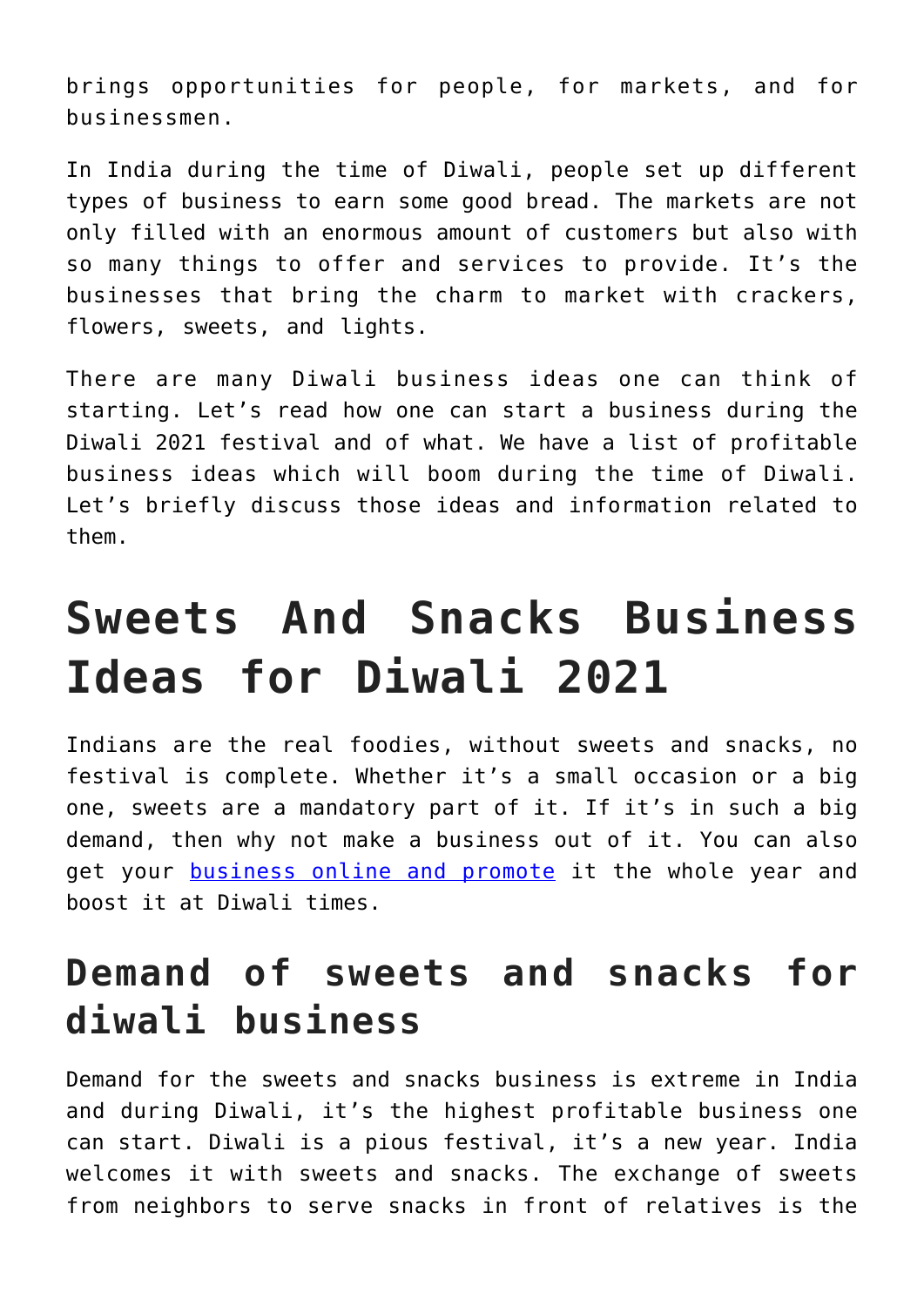reason for increased demand. People set up new shops during Diwali to supply and meet its demand.

## **Raw Material and Machinery for sweets and snacks business for Diwali 2021**

The raw material required to start a sweets and snacks business for Diwali 2021 is;

- 1. Granulated sugar
- 2. Wheat flour
- 3. Refined wheat flour
- 4. Spices
- 5. Starch
- 6. Molasses
- 7. Various fruit and berry preparations
- 8. Kernels of nuts
- 9. Milk
- 10. Cream
- 11. Ghee
- 12. Food acids
- 13. Honey
- 14. Melange
- 15. Salts
- 16. Yeast
- 17. Ammonium
- 18. Food aromatic
- 19. Oil

The machinery required for this Diwali business;

- 1. Double vertical freezer or chiller
- 2. Insulated stainless steel vatti
- 3. Multi-Purpose steamer
- 4. Utensils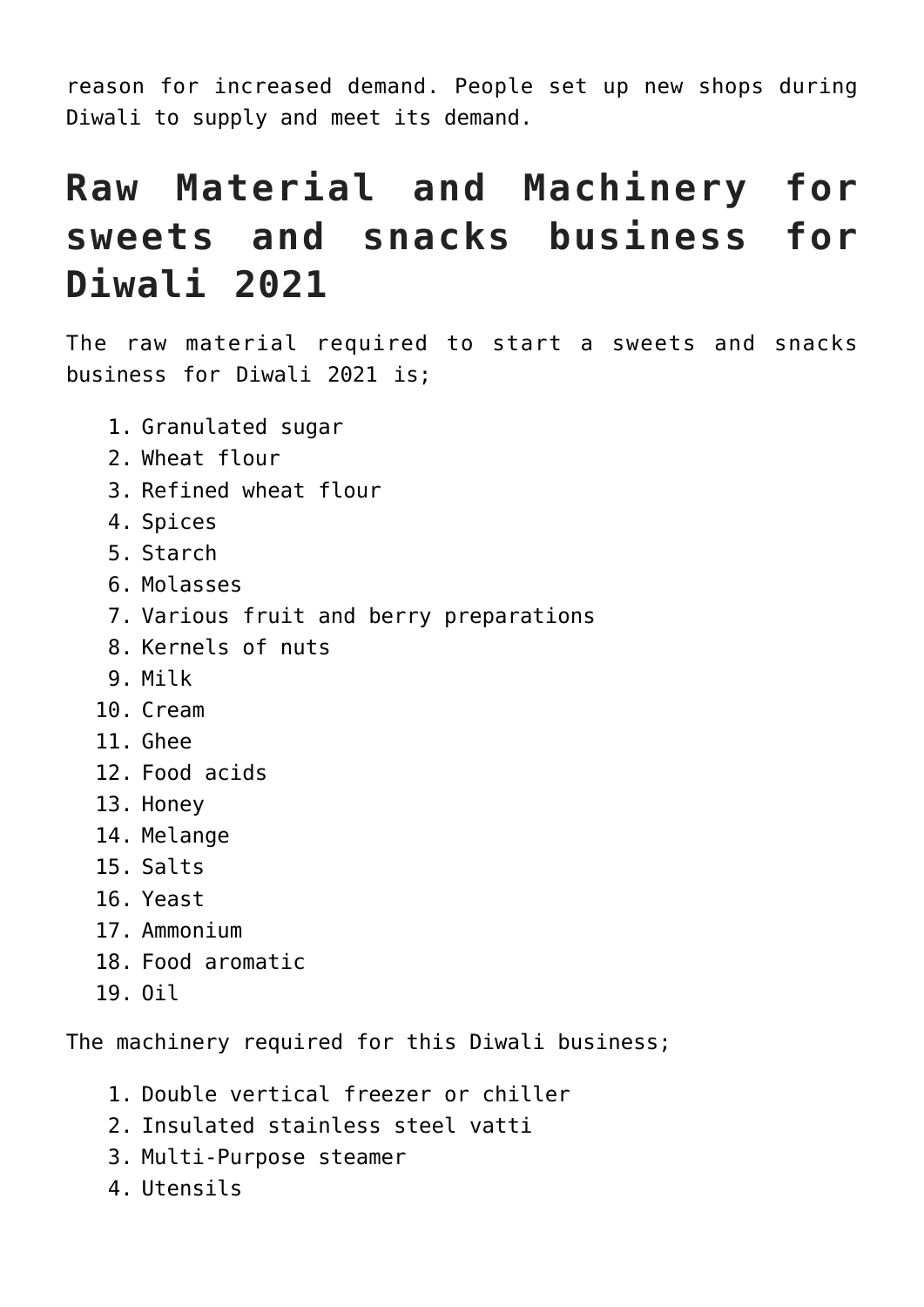

## **Planning for sweets and snacks business ideas for Diwali**

Before starting this business during Diwali 2021, one should keep some important factors in mind;

- Land- Area of the business, where all the activities will take place. If you are starting a business from your home then it should have enough space for carrying out the process but if not a house then one should own land or arrange it on rent. Because it is the foundation of starting a business.
- Electricity- Electricity supply for the machines and the store. Electricity will be required in a quantity because the sweets can not be kept in open space and in direct contact with air for much time.
- Manpower- You will require a professional confectioner (Halwai) and a helper or two. This will be sufficient for starting but with expansion, raise the number of staff.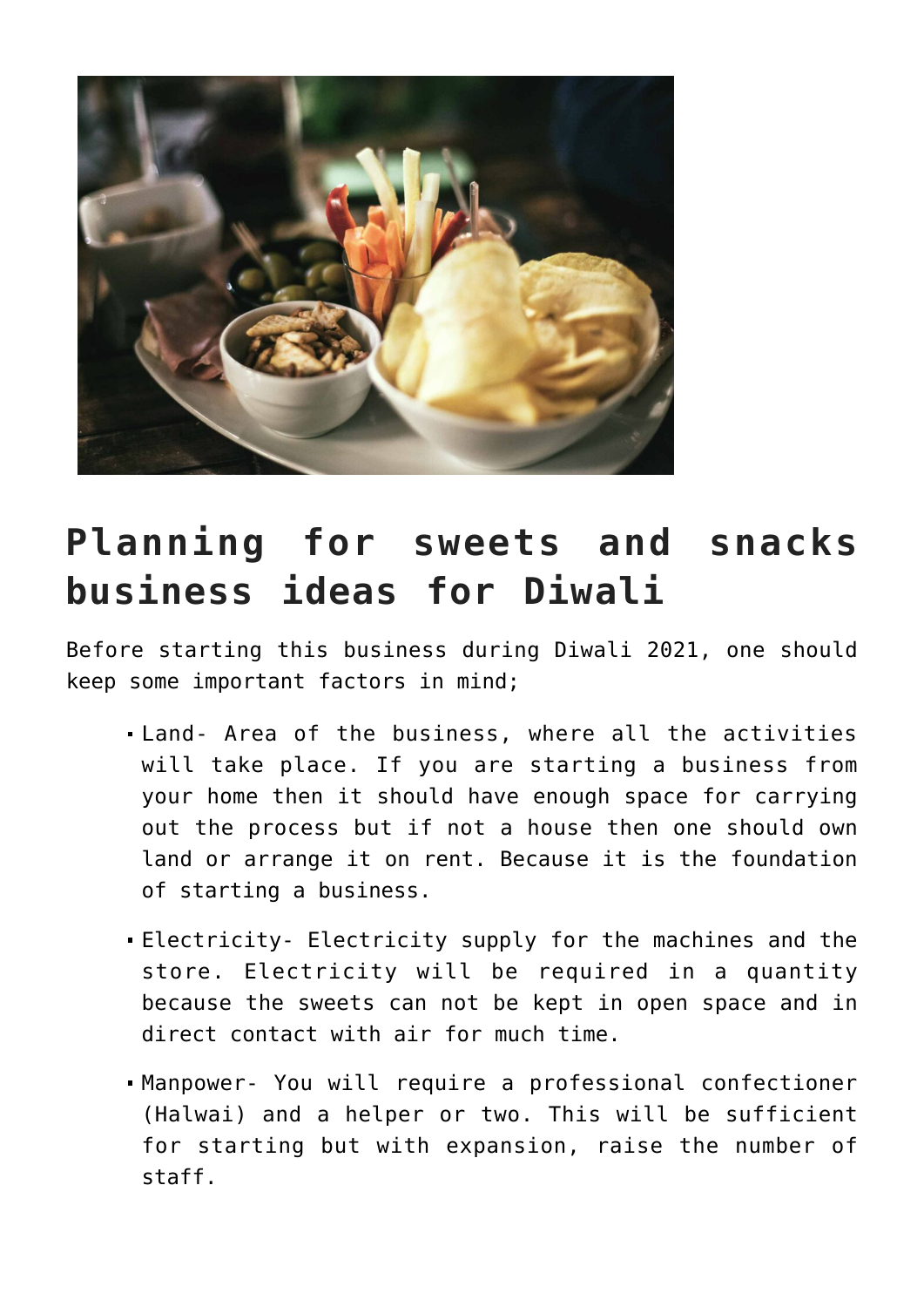Packaging and Advertising -Packaging is an important factor during the time of occasions. Usually, sweets and snacks are gifted to people so packing should be in such a way that looks decent and catchy for customers and convenient for them to buy one. Packaging should have your business name on it for promotions. The best form of advertisement.

## **Legal Document for sweets and snacks business for Diwali 2021**

The legal documents required to start a sweets and snacks business are;

- 1. [License from food authority](https://fssai.gov.in/cms/registration.php)
- 2. GST registration
- 3. Tax registration
- 4. Electricity registration

## **Profit and Cost in diwali business 2021**

Cost depends on the scale of the business. With all the expenses and purchasing assets it will cost around 6 lakhs to 10 lakhs and profit earned out of it including all the expenses will be 80,000 to 1.5 lakhs per month. It all depends on the scale and quality.

# **Decorative Items Business Ideas for Diwali 2021**

Diwali is all about eating sweets, having fun, and decorating home. The market is full of people that are purchasing decorative stuff for their homes. After all, Diwali comes with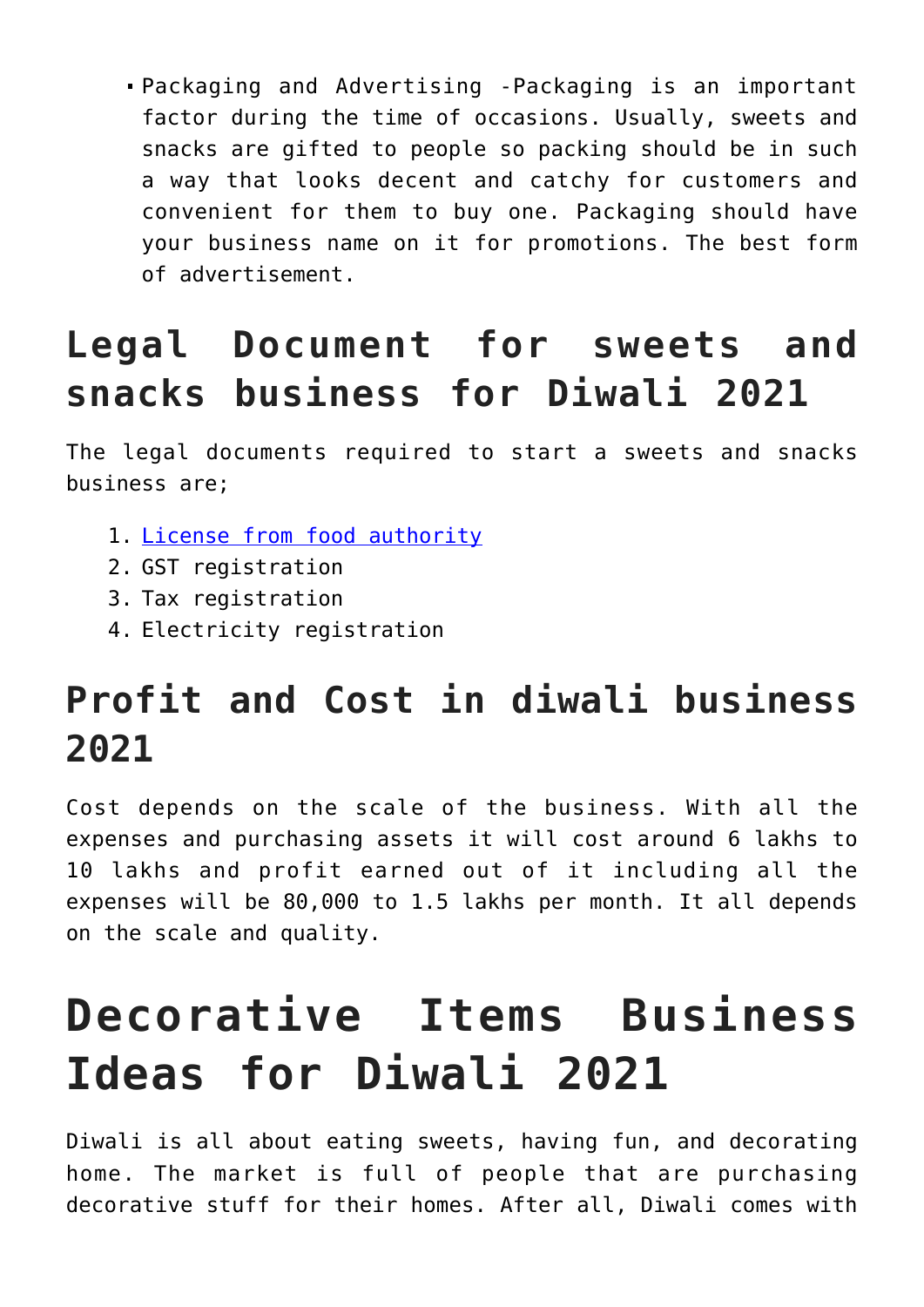happiness, and by decorating we add joy to that.

## **Demand of decorative Items for Diwali Business**

Decorative business during Diwali 2021 is highly in demand. No matter how many shops are in the market, there is always demand for more. The population is also the reason for this demand. Everyone wants to buy and decorate their home.

## **Import and Export of decorative items for Diwali Business**

It totally depends on you how you want to keep the business. Import it directly from the people who are making it and export it to retailers. Or buy from wholesalers and sell it at retail price directly into the market. Either do it wholesale or retail.

## **Planning for decorative items business ideas for Diwali**

Planning is very important to join all the dots of your business. Let's take a look at important dots.

- **Land-** Land is required to set the business physically. Area can be little or bigger in space. If the owner is owning the land for starting this business then it's great, otherwise one has to rent an area for the same. And rent will be a little costlier for some people. Store should be in the market at such a place where people should already have an eye on your shop.
- **Items and Variety-** This is very important what items you will sell at your shop. As diwali is a festival of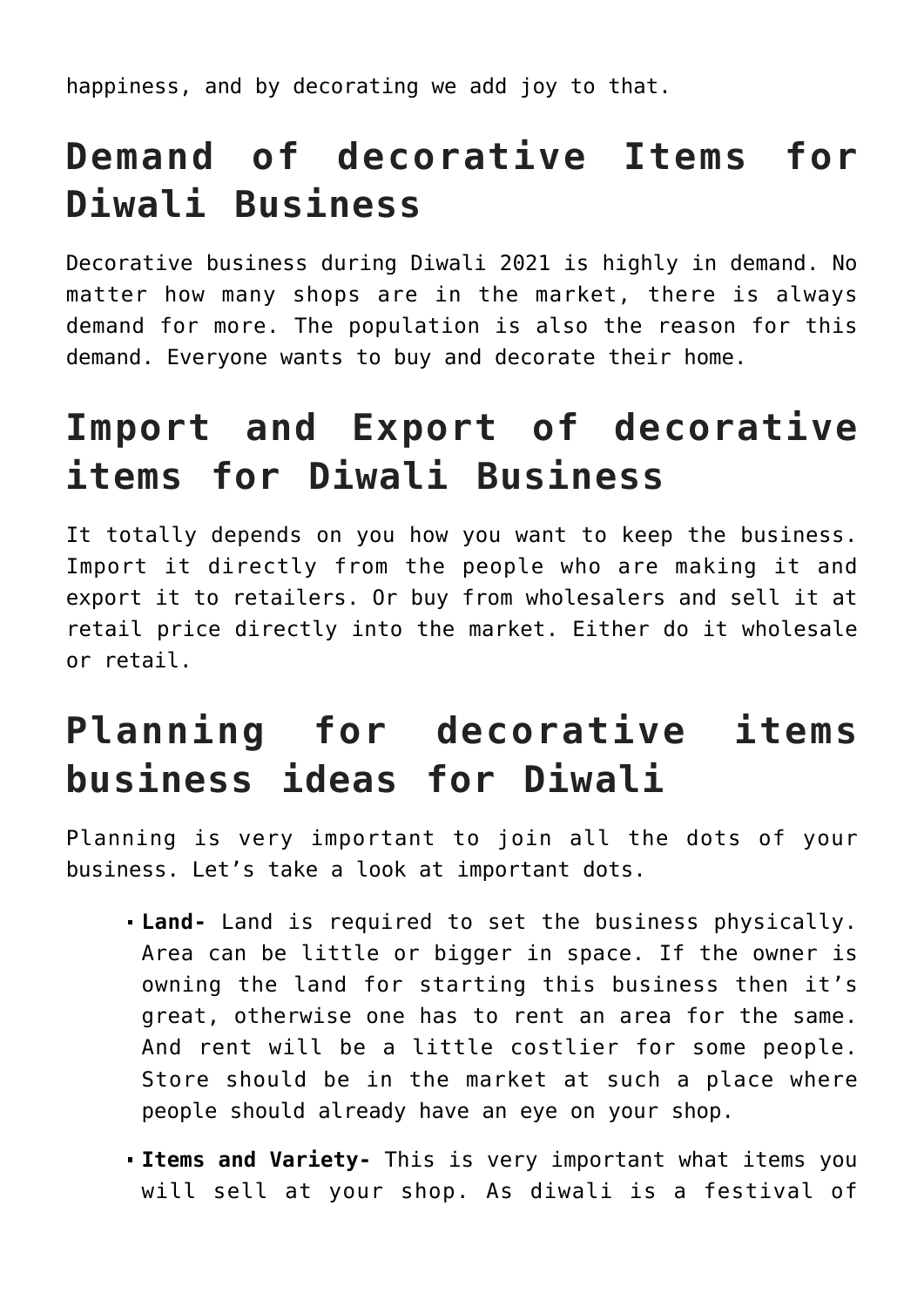light, put a variety of designs like colorful lights, candles and diyas. Decorative material should be in such a variety that the customer doesn't bother to go on further in the market. Customers want new creative items and variety.

- **Electricity-**If you are running a decoration business, then electricity plays a very important role. Because you have a lot of electric decorative items and will be displayed. A decoration store is incomplete without lightening and stuff of the same.
- **Manpower-**You will require a helper for the store because of the rush. And a part time electrician who can be a call away for the big decorative items to install at the customer's place.

## **Legal Documents required for import and export of decorative items for diwali 2021**

You will need the following documents for importing and exporting decorative items for a successful Diwali Business.

- [General Business License](https://www.indiafilings.com/learn/licenses-required-business/)
- Tax and Sales record

## **Profit and Cost in import and export of decorative items for diwali 2021**

Cost for the decorative business to start at a small scale will be 2lakhs to 3 Lakhs and on the large scale, it would cost around 8 lakhs to 10 Lakhs Including everything.

Profit of the business will be between 40,000 to 1.5 Lakhs or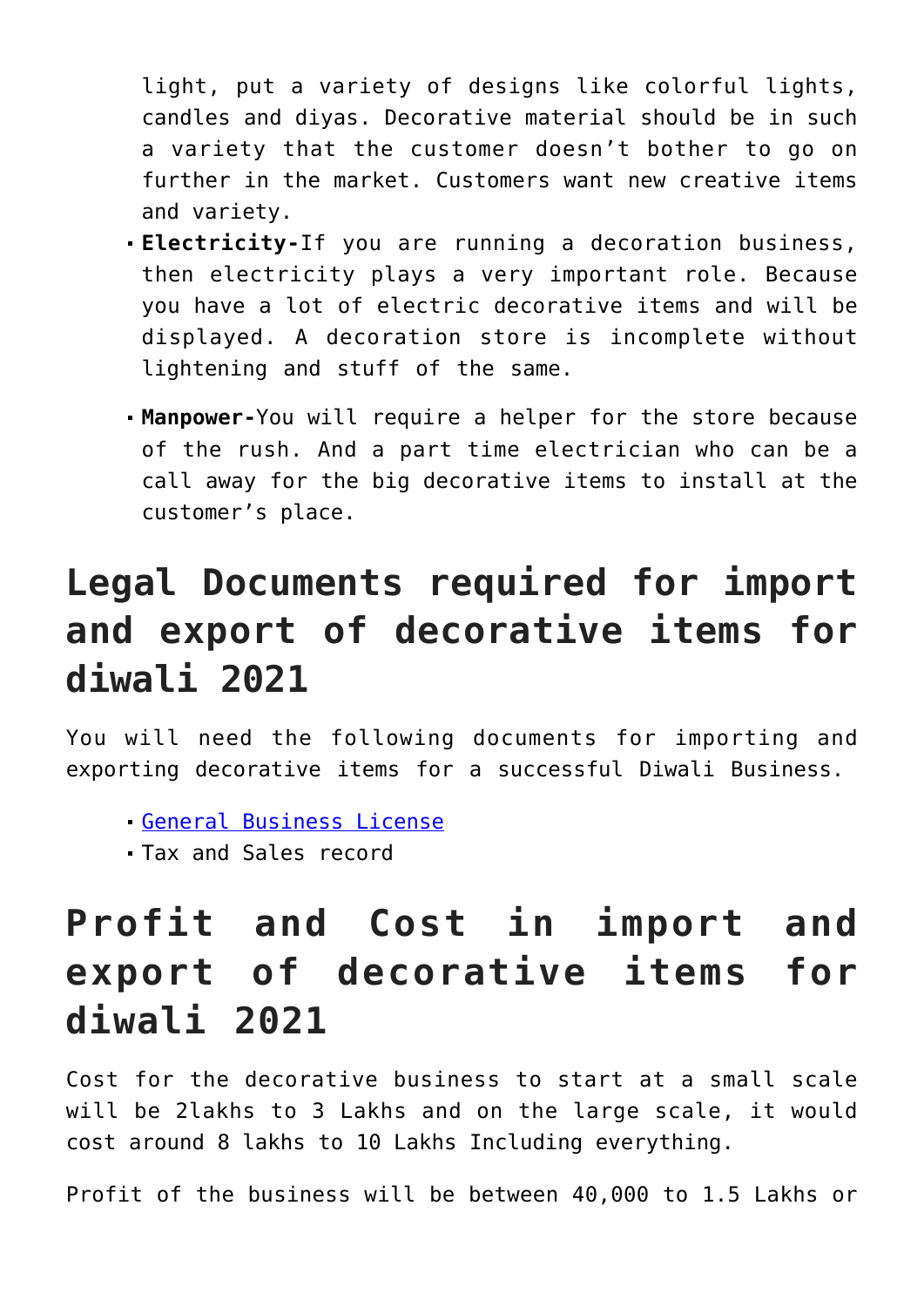can be more on a large scale.

# **Green Crackers business ideas for Diwali 2021**



With sweets and decorations, it's the festival of light! Without crackers, Diwali is incomplete. iTs is really a great Diwali Business Idea, to earn at once and sit relaxed whole year. The noise of crackers, in different forms, makes it special. They burn with sparks which bring light to people's hearts. Now the question is what are green crackers? Green crackers are those which are made in the reduction of size in shell, elimination of ash usage.

#### **Demand of green crackers in Diwali 2021**

The demand for green crackers is quite high in the market, and so people want a Diwali business plan for crackers. As everyone is concerned with the quality of earth, air pollution, and other factors affecting the environment.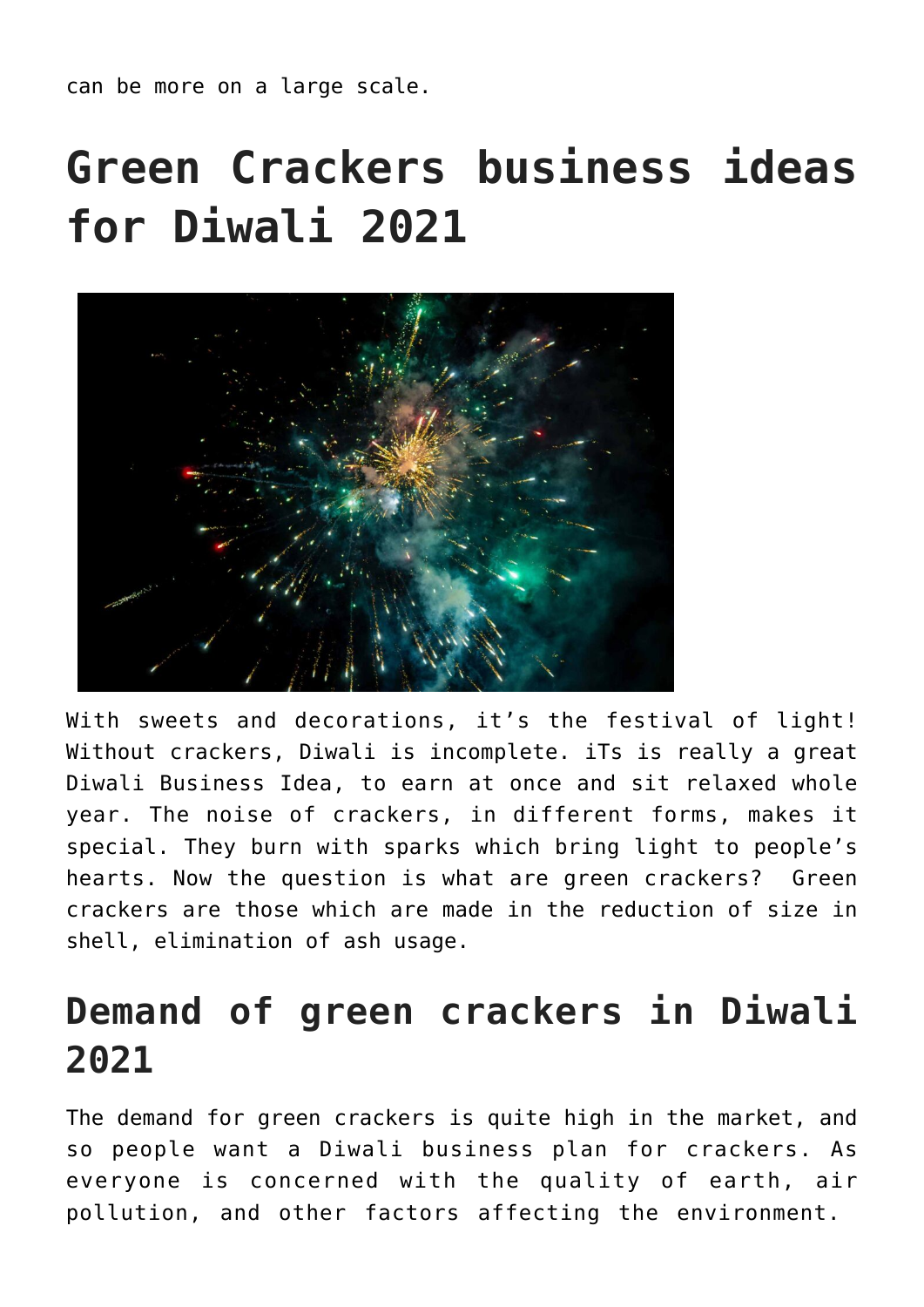During Diwali crackers are as important as sweets and other traditions.

## **Import and Export of green crackers in Diwali 2021**

Now starting a business of green crackers is like earning good bread. You can either import it from the factories that make crackers or you can simply start your own company, and then export it to wholesalers and retailers, totally on you. You can purchase from wholesalers and sell it in your personal store.

## **Planning for green crackers business Ideas for Diwali**

- **Area-** Area is important because the place should be fixed in the market to sell. To hold the attention of customers, open a shop where the market has everything to offer around you. The customer will come to you while shopping for other items.
- **Manpower-** You require one or a maximum of two helpers. As the business will be during diwali and that of crackers, there will be a lot of rush. You will be needing helping hands.
- **Variety-** Usually for buying crackers, kids and youth come. And they are fascinated by variety. When there will be a variety of different crackers, it will result in increased sales.

#### **Legal Document for green crackers**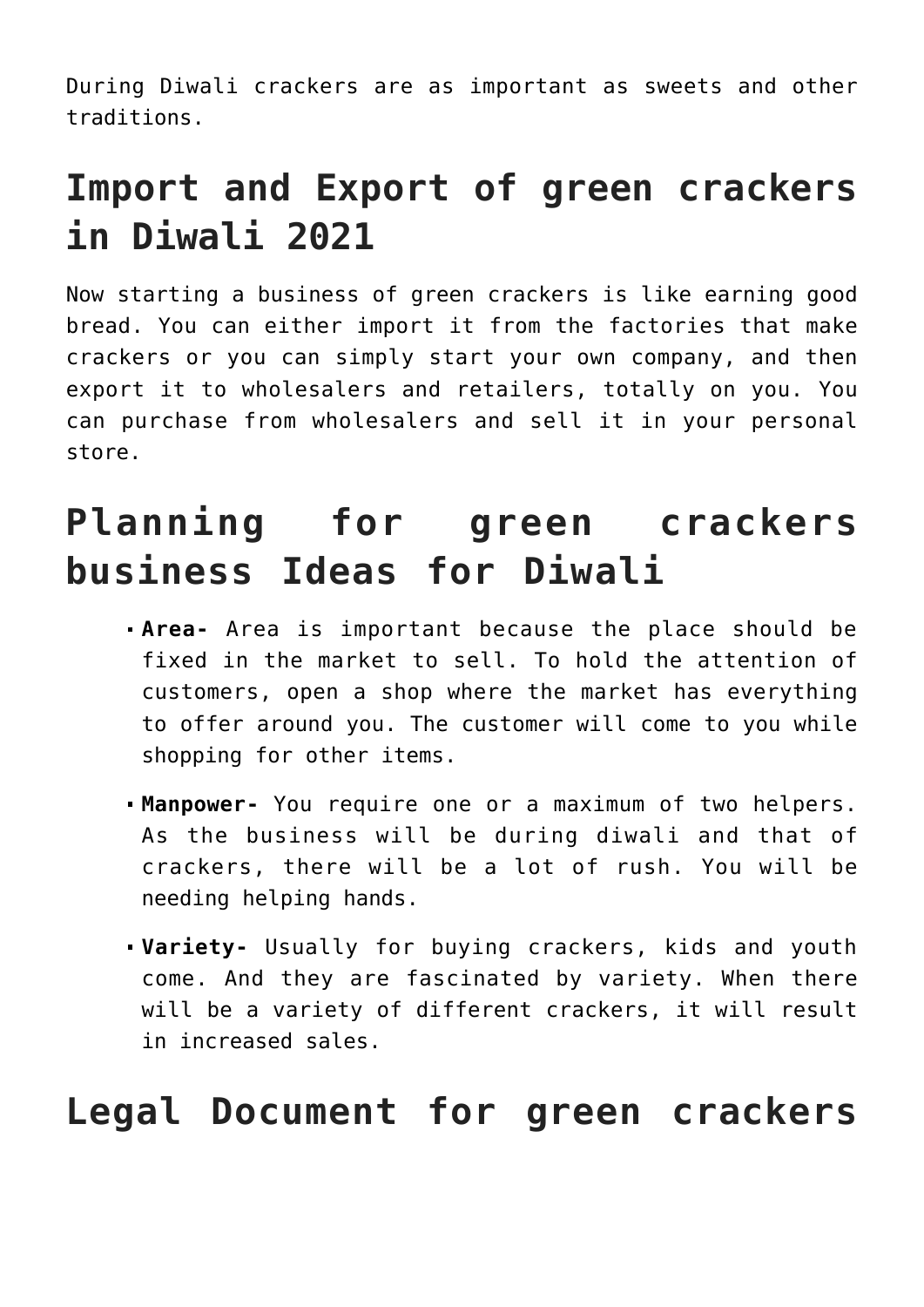## **business Ideas for Diwali**

A legal document required are-

- 1. GST registration
- 2. [Temporary firework license](https://cleartax.in/s/temporary-firecracker-license)
- 3. Permanent firework license (only if exceeding 30kg)

## **Profit and Cost in green cracker Diwali Business 2021**

The cost of all the expenses will be around 10-15 lakhs on a medium scale with all the expenses. Profit will be around 60,000 to 1 lakh per month.

# **Trendy festive outfit store business ideas for Diwali**

Clothes are the only thing after food from which humans will never get satisfied, no matter how much they purchase it. And Diwali is all about decoration and new clothes. People specially buy sweets and new clothes on Diwali 2021.

## **Demand of trendy festive outfit for Diwali business**

The demand for clothes has never seen a downfall in any situation in the market. It's always up with new styles and fashion. And on the occasion of Diwali, markets are filled with new designs and a variety of items. The Clothes Industry is one of the highest profitable industries during Diwali. Population demands clothes from every sector and in different forms. Sarees to western dress, every garment business gives extra hours of duty during Diwali for the customers.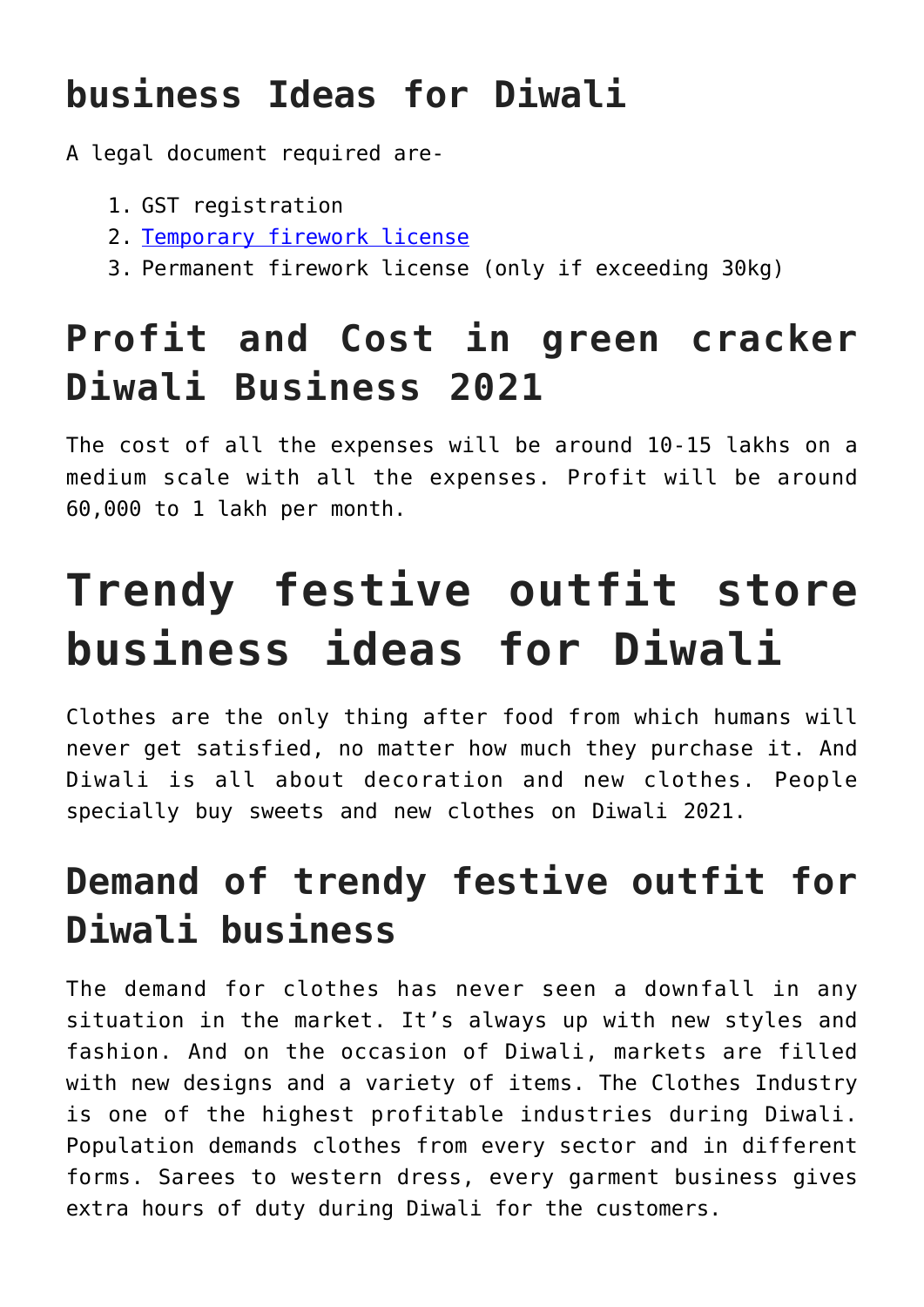## **Import and Export of festive outfit for Diwali business**

Importing designed clothes from wholesalers is perfect in Diwali times. The retail market of clothes earns more than the sweet market during the Diwali season in urban cities. And wholesale marketers are the supplier of material in the market. It depends on you which one you want to choose.

## **Planning for outfit business ideas for Diwali**

Planning of this business is very simple;

- **Area-** The area is very important as it is the foundation where the business activities will take place. A decent size shop with the outfit displayed on the front.
- **Manpower-** Staff will be of around 4-5 helpers or can be more. Because this business is very big for one person to handle. Especially in the ladies section, ladies staff should be present and on the side of gents, the particular gender staff should be appointed with some sales skills.
- **New stock and Variety-** Starting a business is much easier than maintaining it. Within the gap of every 2-3 weeks, survey the stock and maintain the new fashion. With correct stock, there should be a variety for the customers.

## **Legal Document required for outfit business ideas for Diwali**

- 1. GST Registration
- 2. Electricity registration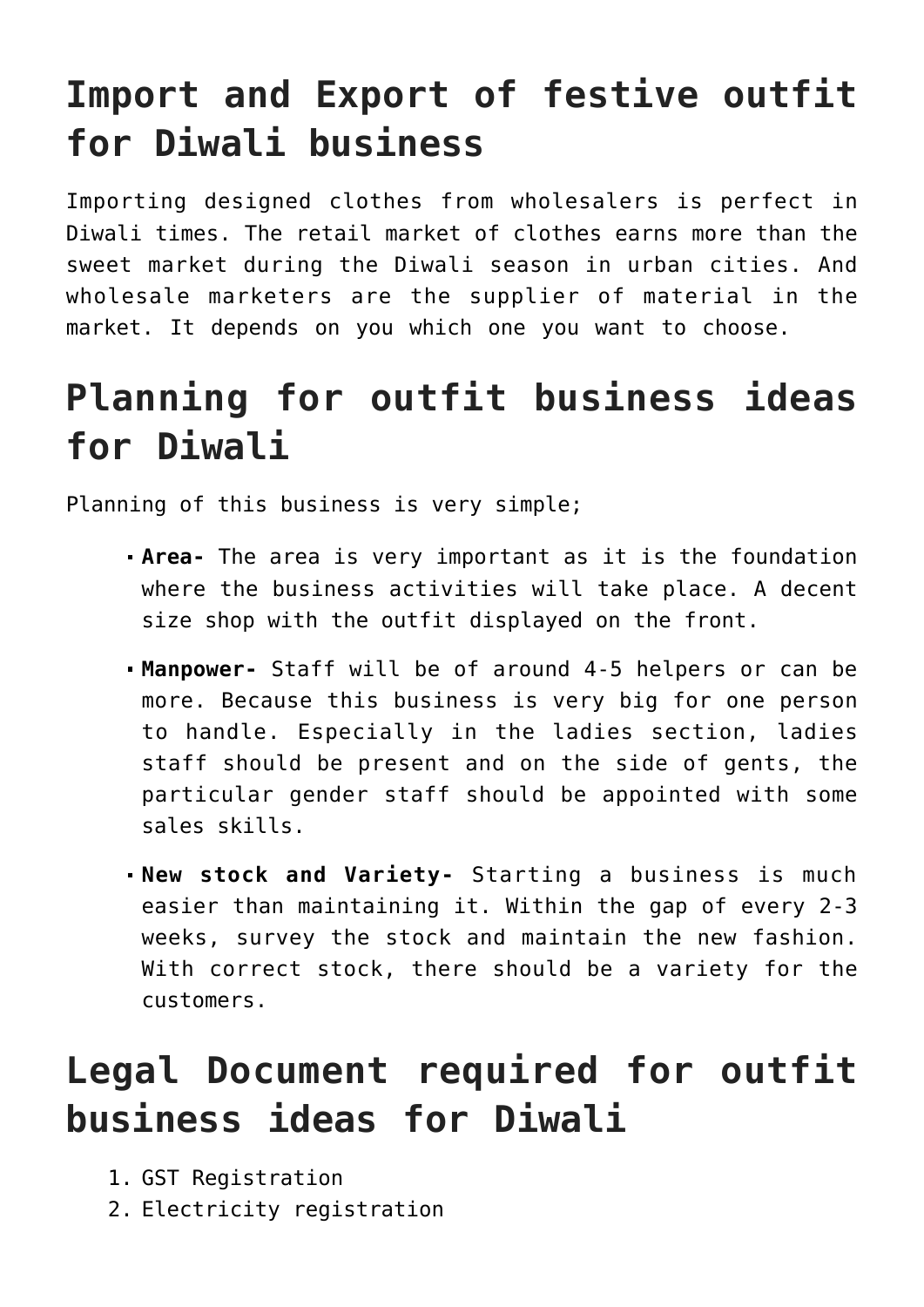3. Taxes registration

## **Profit and Cost required to set up an outfit Diwali Business**

The cost with all the expenses such as electricity, rent, import-export, raw material, will cost around 15 lakhs to 20 lakhs. And the profit will be 80,000 to 1.5 lakhs per month.

# **Event Management Business Ideas for Diwali**

Diwali event management is a booming business nowadays. Big clients throw parties and to manage those parties they require a team of people. What you can do is, you can provide them with your services. To manage everything at a party. From dinner to decoration, every service in the party to manage.

## **Demand of event management for Diwali 2021**

The demand for this business is very huge. People want to set their party with everything managed and proper preparations. They give you a fixed amount of your services. This event sector has the most money in it.

## **Planning of Event Management for Diwali 2021**

Planning is all you need in this business ideas for Diwali:

**Team/Staff-** The team should be in your control. If you are leading the team you should have an assistant and a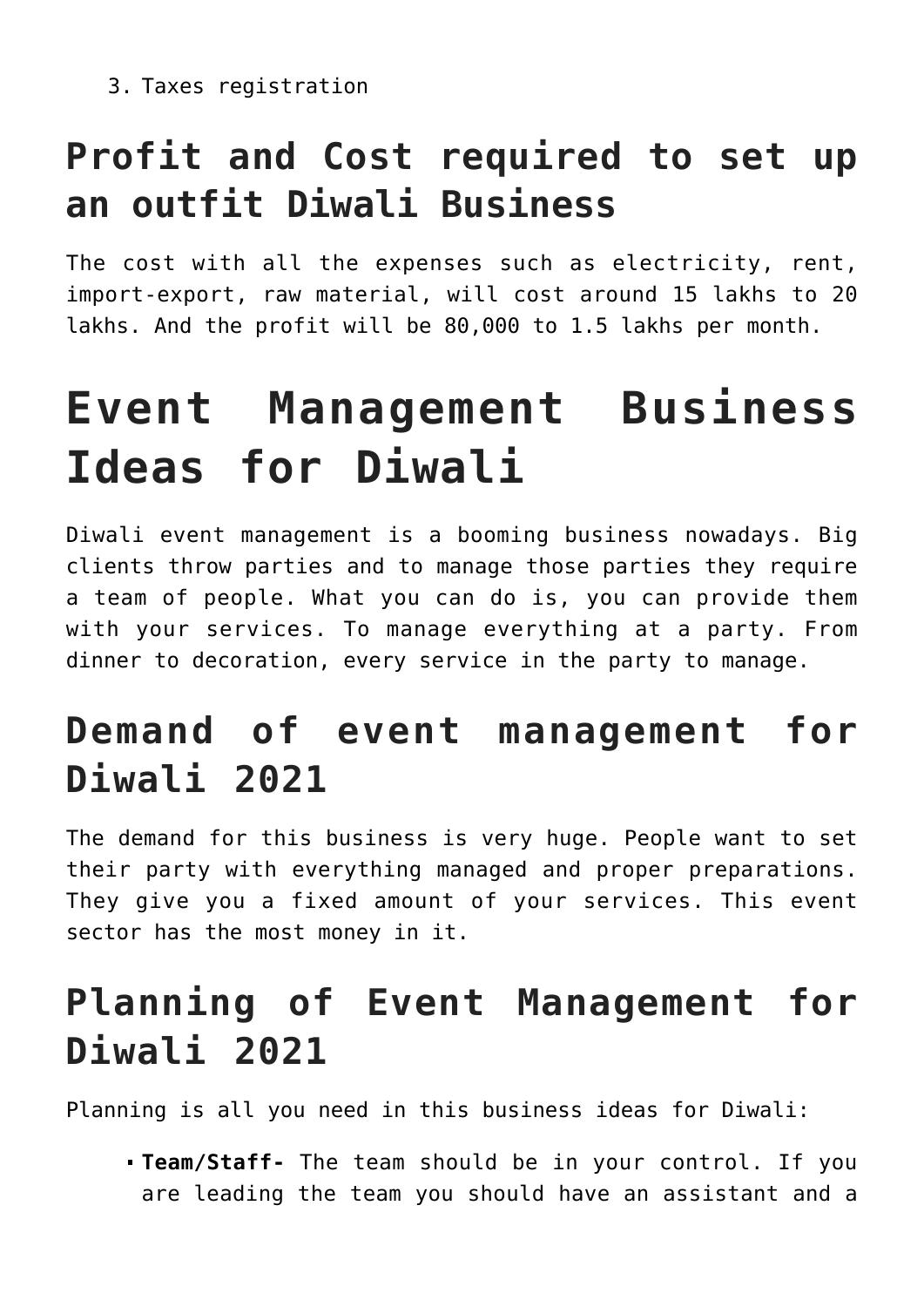team of around 8 to 12 members. They should have your business's uniform for advertisement purposes.

- **Management plan and duties-** Teams should have a plan on the basis on which they will work. They should assign their duties and explain their part clearly. doing Diwali business is not an easy and on going job, its a one time job and it need to be the best, so that people can remember whole year. One should check that all the tasks are getting done on time.
- **Collaborations-** Do collaborate with people. Like bands, restaurants, follower shops, decorative stores, etc. these are the people who will be the input or say raw material of your business.
- **Transportation-** Management work has a lot to do with transportation. You should have a tempo and a bike for the work.
- **Land-** There should be a piece of land which can be called your office. Where you can hold meetings and keep your things and items there.

#### **Legal Document for event management for Diwali 2021**

- Business license
- Taxation process
- Liquor license
- Fire marshal permit

## **Advice for Event Management For Diwali 2021**

If you are going to land in the event industry, just keep in mind that there are professionals who are studying this on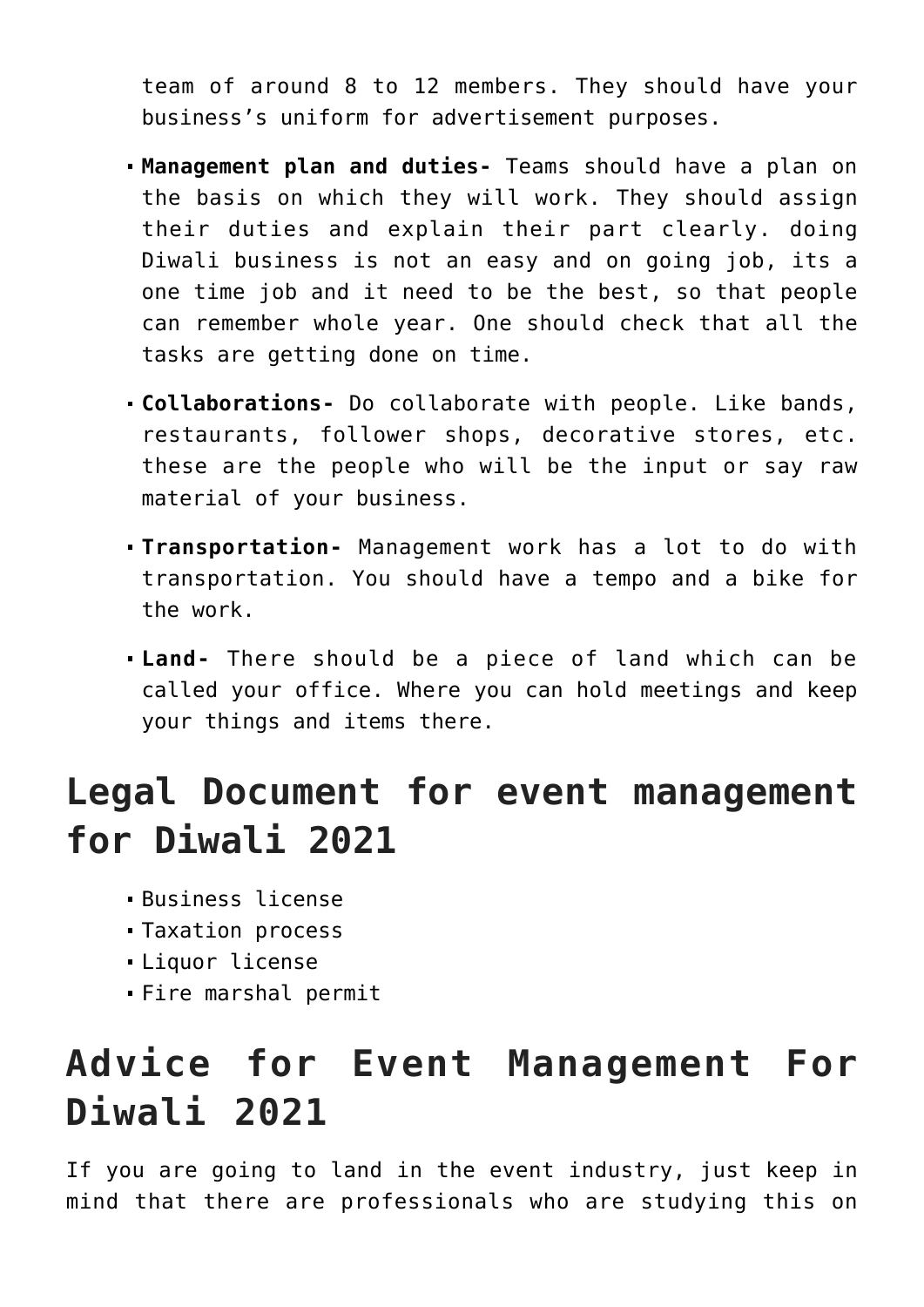education terms. You have to be very clear and exact. One should remember the 5 C's of event management;

- 1. Concept
- 2. Coordination
- 3. Control
- 4. Culmination
- 5. Closeout

## **Profit and Cost in Event Management for Diwali Business**

The starting cost for starting this event management Diwali business is around 8 lakhs to 10 lakhs. Including all the expenses. And the profit of the owner will be around 60,000 per month.

# **Things To Remember for Business Ideas for Diwali**

There are certain things one should keep in mind while starting any [business ideas in India](https://inbusinessideas.com/business-ideas-in-2022/), for this business;

- 1. Either on rent or owns one, the owner should have a piece of land to commence business activities on that. The land is common in every business as mentioned above with some certain conditions.
- 2. There are many profitable businesses other than these. One can go for any, according to their taste and investment.
- 3. All the legal documents are necessary for the long run of the diwali business. One can start a business for diwali season but these are those businesses that not only give huge profit during diwali but also are self-